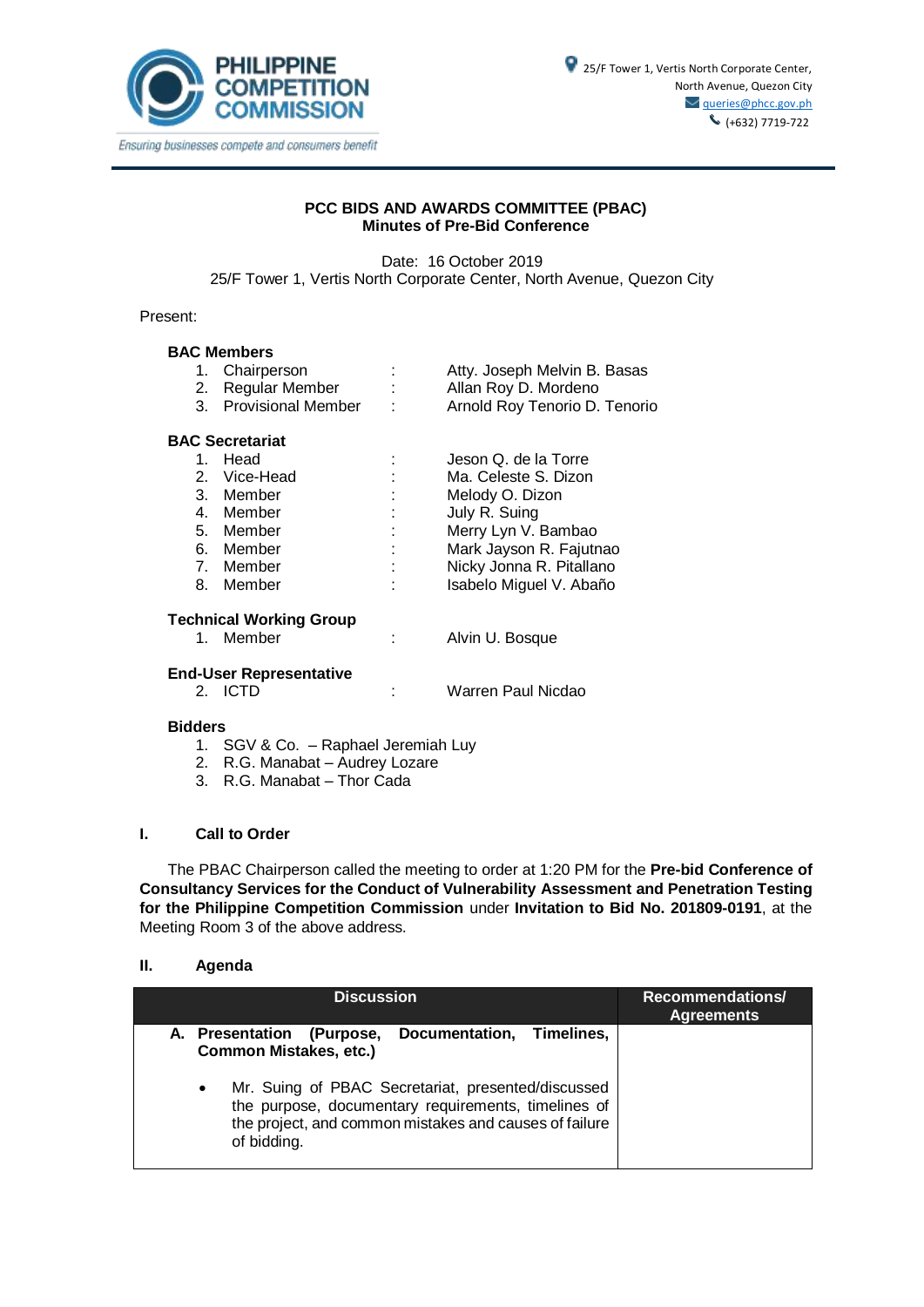|                                     | <b>Discussion</b>                                                                                                                                                                                                                                                                                                                                                                                                                                                                                                                                                          | <b>Recommendation/</b><br><b>Agreements</b>                                         |
|-------------------------------------|----------------------------------------------------------------------------------------------------------------------------------------------------------------------------------------------------------------------------------------------------------------------------------------------------------------------------------------------------------------------------------------------------------------------------------------------------------------------------------------------------------------------------------------------------------------------------|-------------------------------------------------------------------------------------|
|                                     | <b>B. Project Description and Technical Requirements</b>                                                                                                                                                                                                                                                                                                                                                                                                                                                                                                                   |                                                                                     |
|                                     | As provided for in Annex A of ISO 27001:2013, A.12.6<br>Technical vulnerability management - requires that<br>about technical<br>information<br>vulnerabilities<br>Ωf<br>information systems being used shall be obtained in a<br>timely fashion, the exposure to such vulnerabilities<br>evaluated and associated risks shall be appropriately<br>addressed. With the foregoing requirements, there is<br>a need to hire a third-party vulnerability assessment<br>and penetration testing (VAPT) service provider to<br>conduct vulnerability testing to PCC IT systems. |                                                                                     |
|                                     | C. Approved Budget for the Contract (ABC)                                                                                                                                                                                                                                                                                                                                                                                                                                                                                                                                  |                                                                                     |
|                                     | • The ABC for this project is PhP2,000,000.00 inclusive<br>of all applicable taxes.                                                                                                                                                                                                                                                                                                                                                                                                                                                                                        |                                                                                     |
|                                     | D. Date/ Time of Posting, Submission and Opening                                                                                                                                                                                                                                                                                                                                                                                                                                                                                                                           |                                                                                     |
| $\bullet$<br>$\bullet$<br>$\bullet$ | Posting: 12 October 2019<br>Submission: 28 October 2019, 12:00 NN<br>Opening: 30 October 2019, 1:00 PM                                                                                                                                                                                                                                                                                                                                                                                                                                                                     |                                                                                     |
|                                     | <b>E.</b> Question and Answer                                                                                                                                                                                                                                                                                                                                                                                                                                                                                                                                              |                                                                                     |
| $\bullet$                           | Representatives of the two (2) shortlisted bidders<br>were present during the pre-bid conference, namely:<br>R.G. Manabat and SGV.                                                                                                                                                                                                                                                                                                                                                                                                                                         | All questions were answered<br>adequately, thus, no bid bulletin<br>will be issued. |
| ٠                                   | The following questions/concerns were<br>raised<br>during the meeting:                                                                                                                                                                                                                                                                                                                                                                                                                                                                                                     |                                                                                     |
| 1.                                  | Mr. Thor Cada, one of the representatives from R.G.<br>verified whether the submission<br>Manabat,<br>0f<br>Secretary's Certificate is still required as supporting<br>document of the Omnibus Sworn Statement, if said<br>document was already submitted as part of the<br>eligibility documents. Mr. Suing responded that the<br>Secretary's Certificate is part of the new set of<br>requirements, thus, required to be included.                                                                                                                                       |                                                                                     |
| 2.                                  | Mr. Raphael Jeremiah Luy of SGV & Co., queried on<br>Section III.3 of the Terms of Reference (TOR), as to<br>the estimate number of devices and equipment to be<br>enrolled, for the installation of Open Source Security<br>Information (OSSIM). Mr. Alvin Bosque, end-user<br>representative/ Technical Working Group (TWG)<br>replied that at least ten (10) devices will be integrated.                                                                                                                                                                                |                                                                                     |
| 3.                                  | Mr. Luy raised the question on Section III.2.a of the<br>TOR or the general requirements in conducting the<br>vulnerability and penetration testing to website.<br>Likewise asked on the estimate number of websites<br>covered and according to Mr. Bosque, only one (1)<br>website.                                                                                                                                                                                                                                                                                      |                                                                                     |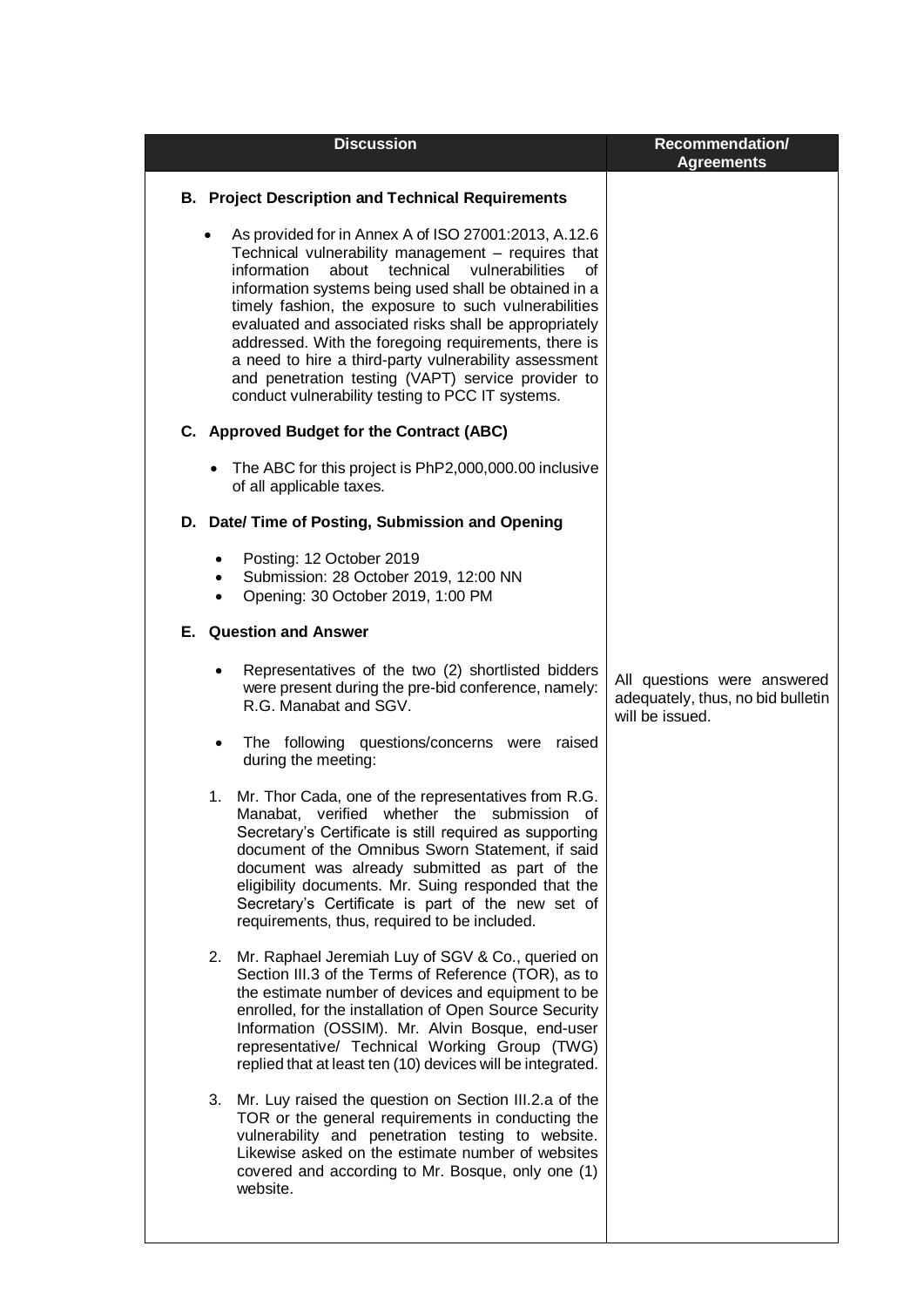|    | <b>Discussion</b>                                                                                                                                                                                                                                                                                                                                                                                                                       | Recommendation/<br><b>Agreements</b> |
|----|-----------------------------------------------------------------------------------------------------------------------------------------------------------------------------------------------------------------------------------------------------------------------------------------------------------------------------------------------------------------------------------------------------------------------------------------|--------------------------------------|
| 4. | Mr. Luy also verified the names of applications for the<br>conduct of vulnerability and penetration testing. Per<br>Mr. Bosque, names of applications will be provided<br>by PCC once project is awarded to the winning<br>bidder.                                                                                                                                                                                                      |                                      |
| 5. | Mr. Cada queried on the number of sites for the<br>network wireless testing. Mr. Bosque replied that only<br>one (1) site is involved.                                                                                                                                                                                                                                                                                                  |                                      |
|    | 6. Ms.<br>Audrey Lozare, a representative<br>from<br>R.G.Manabat, queried if PCC will require a copy or<br>installation of software in the conduct of vulnerability<br>assessment and penetration testing (VA/PT). Mr.<br>Bosque responded that the winning bidder should<br>have their own software for the conduct of the VA/PT<br>and is not intended for the PCC to own it.                                                         |                                      |
|    | 7. Mr. Luy, queried if there is a limit on the number of<br>tools to be used and if open source is allowed in the<br>conduct of VA/PT. According to Mr. Bosque, there is<br>no limit on how many tools will be used.                                                                                                                                                                                                                    |                                      |
|    | 8. Ms. Lozare, asked if PCC will prefer a black box or<br>gray box approach for the testing. Mr. Bosque<br>responded that gray box is preferred.                                                                                                                                                                                                                                                                                        |                                      |
|    | 9. As regards the OSSIM, Mr. Luy asked whether PCC<br>will provide hardware for the installation of the<br>software. Mr. Bosque responded that PCC is using a<br>highly virtualized environment and a virtual machine<br>will be provided.                                                                                                                                                                                              |                                      |
|    | 10. Mr. Luy verified the meaning of in-house training, i.e.,<br>if winning bidder will be the one to conduct the<br>training. Mr. Bosque replied that winning bidder will<br>conduct the training within PCC premises.                                                                                                                                                                                                                  |                                      |
|    | 11. Mr. Luy asked another query as to the preference of<br>PCC on cyber security certification courses. Mr.<br>Bosque responded that PCC prefers relevant<br>courses to VA/PT.                                                                                                                                                                                                                                                          |                                      |
|    | 12. Ms. Lozera, likewise, verified if training that will be<br>provided is hands-on training or workshop. According<br>to Mr. Bosque, it is a combination of training and<br>workshop. Mr. Mordeno added that, the importance<br>is the transfer of knowledge for the ICTD personnel<br>to learn also the process, tools and technologies that<br>is being used. If proprietary license will be used, a trial<br>period should be done. |                                      |
|    | 13. Mr. Suing, clarified if there is any equipment that will<br>be returned to PCC after the conduct of VA/PT.<br>According to Mr. Bosque, there is no equipment<br>needed to be turn over.                                                                                                                                                                                                                                             |                                      |
|    | 14. Mr. Bosque emphasized that for any information,<br>data, meta data and documents that will be used<br>during the conduct of VA/PT after finalization of<br>report. All relevant documented information must be                                                                                                                                                                                                                      |                                      |